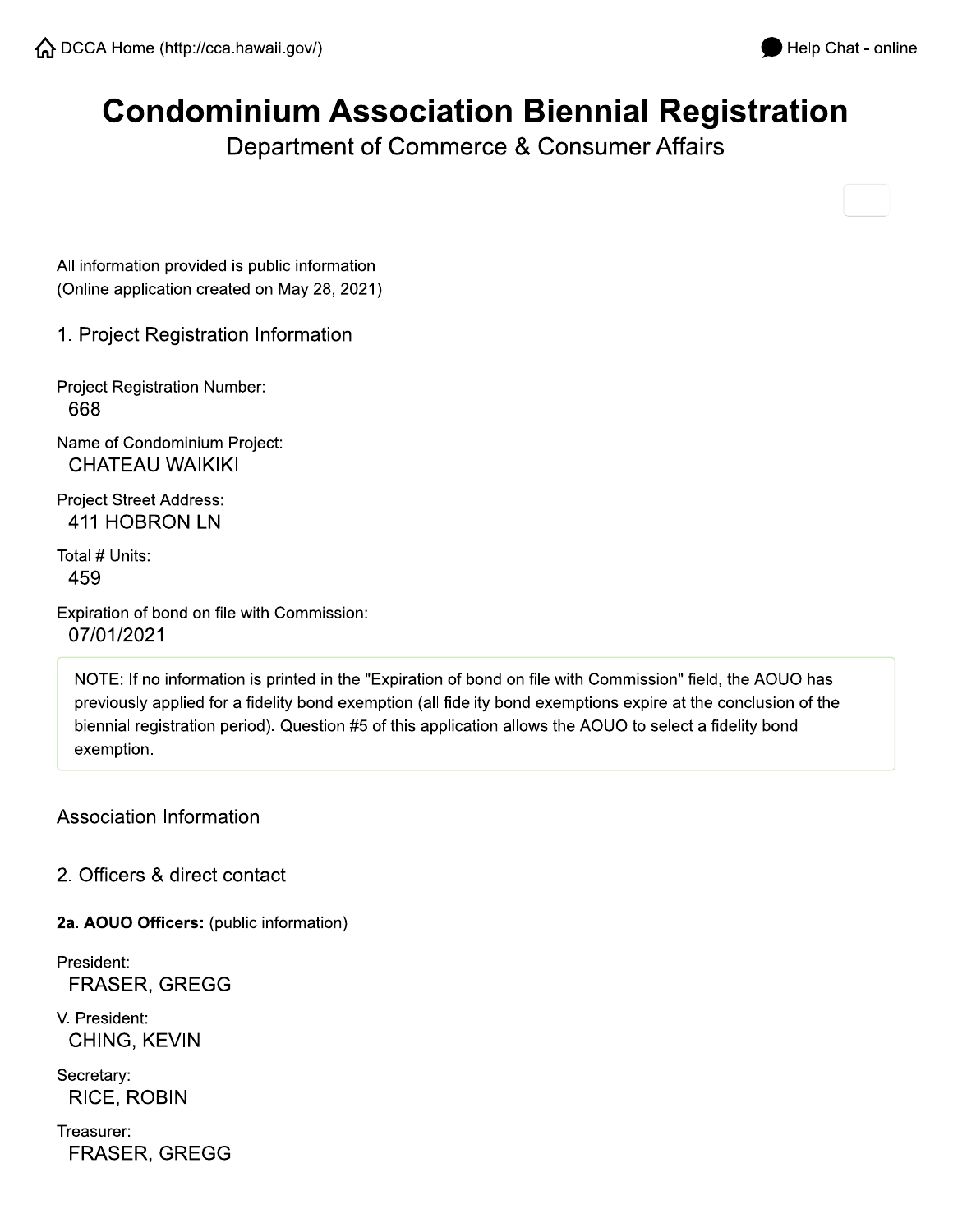2b. Designated Officer From Section 2a for Direct Contact:.

Title: **PRESIDENT** 

Last Name: **FRASER** 

First Name: **GREGG** 

Officer's Mailing Address(public): 411 HOBRON LANE #2707 HONOLULU, HI96815

Day Phone: 808-782-8462

**Public Email:** 

3. Notices & Authorization

#### 3a. Person to receive correspondence from Commission:

This Individual will receive notices to update fidelity bond coverage, as well as correspondence from the Commission.

Title: **MANAGEMENT EXECUTIVE** 

Last Name: **UYENCO** 

First Name: **LYNN** 

Mailing Address(public): 711 KAPIOLANI BLVD. STE. 700 HONOLULU, HI96813

**Public Email:** LYNNU@HMCMGT.COM

3b. Individual responsible for implementing access policy for service of process.

Name Primary: **GREGG FRASER** 

Title: **PRESIDENT** 

Telephone: 808-782-8462

Name Alternate: **LYNN UYENCO** 

Title: **MANAGEMENT EXECUTIVE**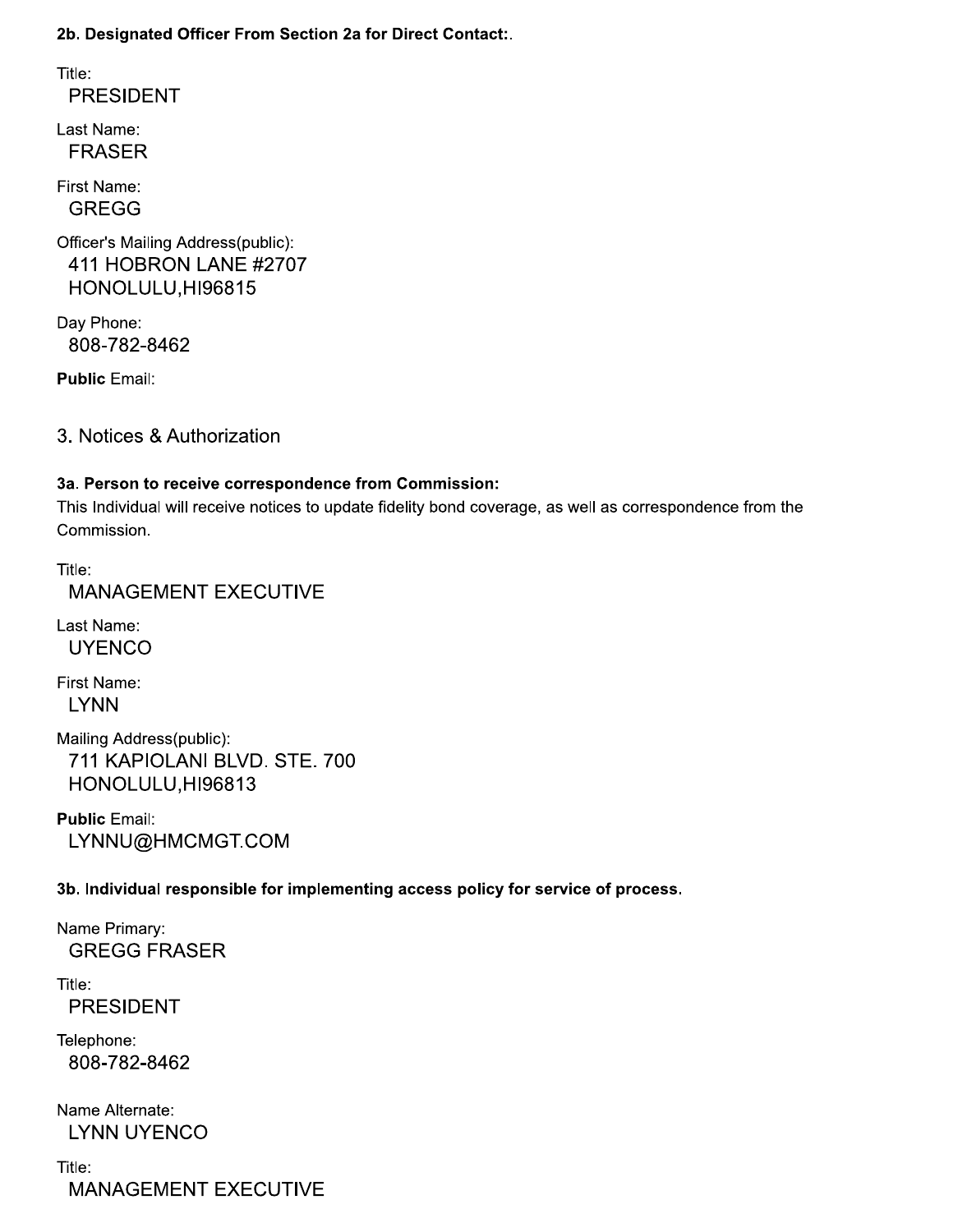Telephone: 808-203-5239

Pursuant to HRS § 514B-106.5, please identify the individual designated to provide reasonable access to persons authorized to serve civil process, in compliance with Hawaii Revised Statutes Chapter 634.

#### 4. AOUO Management Status

#### **Managed by Condominium Managing Agent**

Management Company: **HAWAIIANA MGMT CO LTD** 

Officer's Mailing Address(public): 711 KAPIOLANI BLVD STE 700 HONOLULU, HI96813

Day Phone: 808-593-9100

**Public Email:** 

#### 5. Bond Information

Fidelity Bond Exemption: An AOUO that is unable to obtain a fidelity bond may seek approval for a bond exemption from the Commission (HRS  $\S514B-103(a)(1)$ ). Select which type of exemption the AOUO is requesting. The AOUO may submit only ONE type of bond exemption if the AOUO meets all the conditions and terms stated on the application. An additional \$50 nonrefundable bond exemption application fee will be added to the total amount due. If the bond exemption is denied, then the AOUO must submit evidence of current fidelity bonding no later than the May 31, 2021 biennial registration deadline. All fidelity bond exemptions expire at the conclusion of the biennial registration period, shall be reapplied for each biennial registration period, and shall be submitted at least 30 days prior to the biennial registration deadline.

No Exemption Requested

Fee & Assessment

6. Owner occupancy:

Percentage of residential use units in the project which are owner-occupied 33.0%

7. Annual operating budget:

Did the AOUO board of directors adopt an annual operating budget? Yes

8. Reserves:

(see Instructions (instructions.html))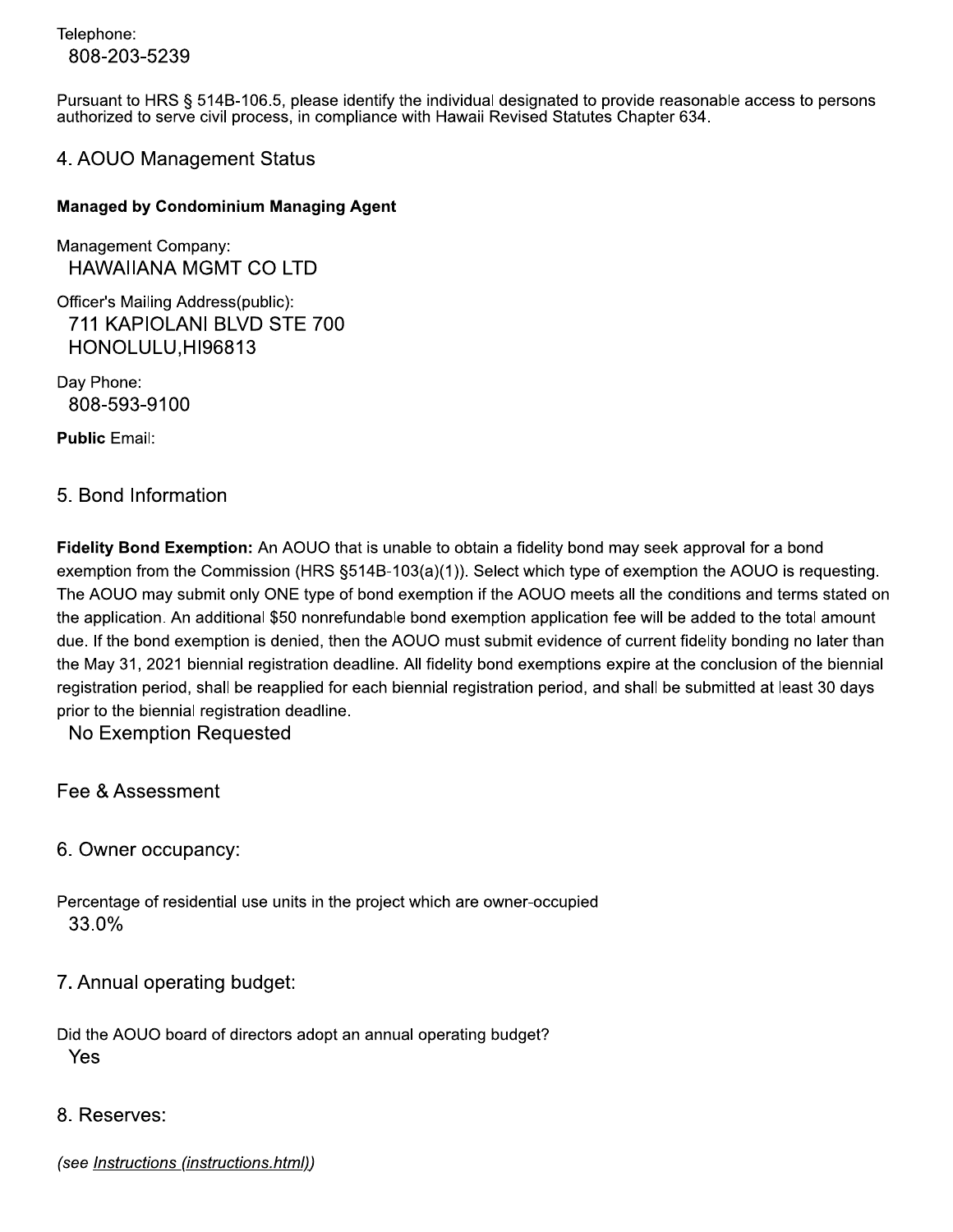8. Is the AOUO funding a minimum of fifty percent of the estimated replacement reserves OR funding one hundred percent of the estimated replacement reserves when using a cash flow plan? Yes

If yes, what is the percent funded? 61.0%

Other information

## 9. AOUO Educational Materials

Does your AOUO maintain and make available for owner-review during reasonable hours a reference binder containing the Board of Directors Guides, Real Estate Commission brochures, HRS Chapter 514B, HAR Chapter 107, copies of the declaration, bylaws, house rules, and any amendments?

Yes

If yes, where are the materials kept? HAWAIIANA MANAGMENT COMPANY, LTD.

### 10. Mediation/Arbitration

Has the AOUO utilized mediation or arbitration to resolve condominium disputes within the past two years? Yes

If yes, how many times? Mediation  $\mathbf 1$ Arbitration

 $\Omega$ 

CERTIFICATION OF CONDOMINIUM ASSOCIATION OFFICER, DEVELOPER, 100% SOLE OWNER or MANAGING AGENT WITH DELEGATION OF DUTY TO REGISTER

For the Period of July 1, 2021 - June 30, 2023

- 1. I have read and understand the Instructions.
- 2. I certify that this application is complete as required, and is accompanied by the required documents and fees.
- 3. I certify that I am authorized to sign this certification on behalf of this condominium association, that the information provided is true and correct, and that there are no material omissions. (It is unlawful for any AOUO, its officers, board, or agents to file with the Commission any information that is false or contains a material misstatement of fact (HRS §514A-134 and 514B-99.3). Any violation is a misdemeanor.)
- 4. I certify that any changes to the required information provided in questions one (1) through five (5) of the registration application information, as required by HRS §514B-103(a)(1), shall be reported to the Real Estate Commission, in writing, within 10 days of the date of change. I further certify that the condominium association shall continue to update all other information during the biennial registration period as reguired by statute and provide updated information as requested by the Real Estate Commission. Also, written notification shall be provided to the Real Estate Commission at least 30 days prior to cancellation, termination, or a material change to the information provided in the evidence of fidelity bond coverage.